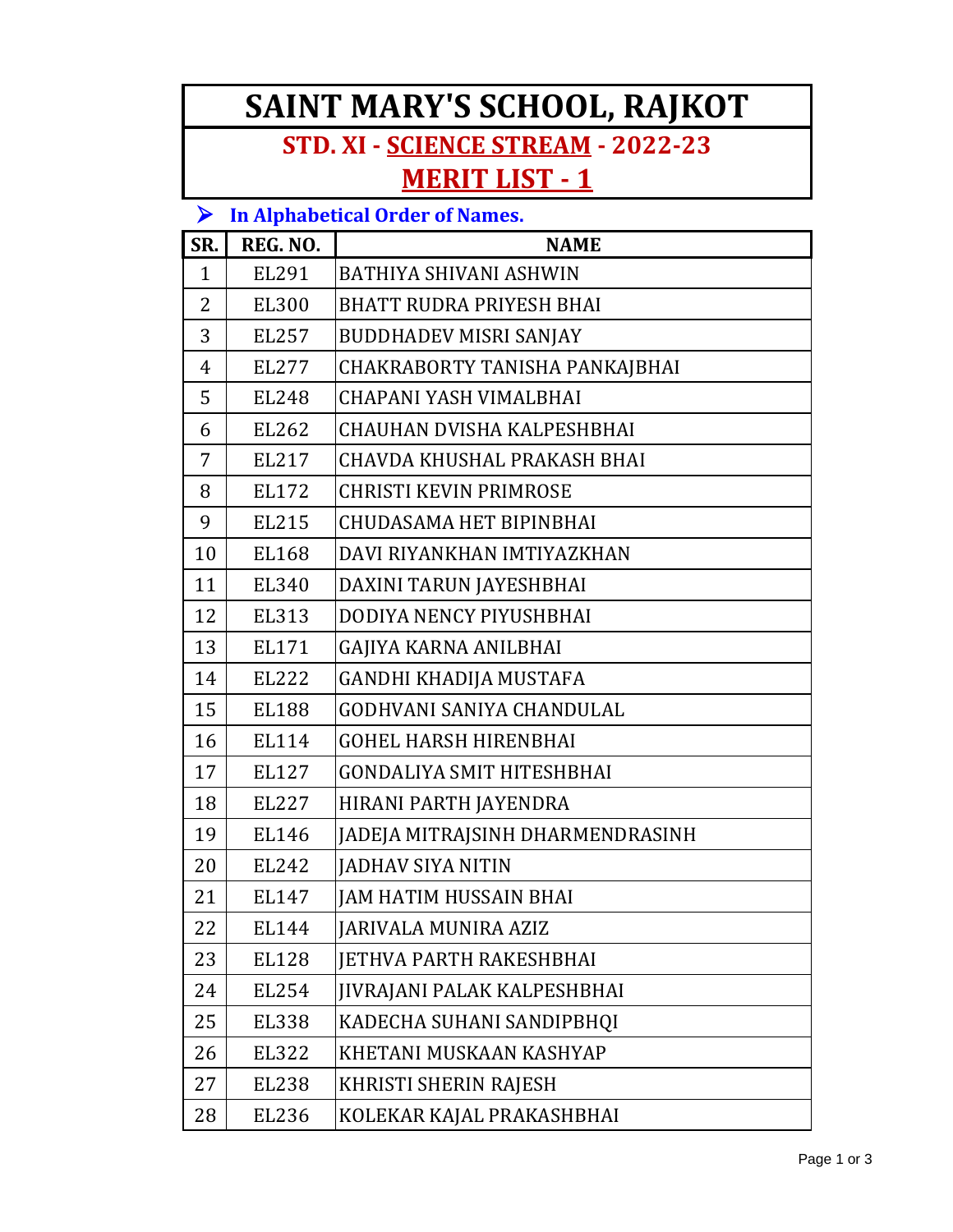# **SAINT MARY'S SCHOOL, RAJKOT**

## **STD. XI - SCIENCE STREAM - 2022-23 MERIT LIST - 1**

#### **In Alphabetical Order of Names.**

| SR. | REG. NO.     | <b>NAME</b>                             |
|-----|--------------|-----------------------------------------|
| 29  | <b>EL295</b> | LOHATMIYA PRITHVIRAJSINH MRITYUNJAYSINH |
| 30  | EL120        | MAKWANA PURVA PRANAVBHAI                |
| 31  | EL329        | MALAKIYA JAGRUTI DILIPBHAI              |
| 32  | EL193        | <b>MANKAD YASHVI AMIT</b>               |
| 33  | <b>EL326</b> | MARU JANVI PRAVINBHAI                   |
| 34  | EL173        | MENDAPARA JILAN MUKESHBHAI              |
| 35  | EL189        | METALIYA ROHAN JIGNESHBHAI              |
| 36  | <b>EL281</b> | <b>NAIR RAMDEV RADHAKRISHNAN</b>        |
| 37  | <b>EL299</b> | NURSUMAR ABDULKADIR AMINBHAI            |
| 38  | EL129        | PADHIYAR ADITYA SHAILESH BHAI PADHIYAR  |
| 39  | <b>EL286</b> | PAL ABHISHEK ASHOK                      |
| 40  | EL211        | PARKAR KAVYA JITENDRA                   |
| 41  | EL330        | PARMAR BANSI MAVJIBHAI                  |
| 42  | <b>EL315</b> | PARMAR PARTH VALJIBHAI                  |
| 43  | <b>EL320</b> | PATEL DHRUVA BHAVIN                     |
| 44  | EL203        | PURANI NISSI DHARMESHKUMAR              |
| 45  | EL261        | QUETTAWALA ZAHABIYA MURTUZABHAI         |
| 46  | <b>EL206</b> | RAMODIA AYESHA ANISH                    |
| 47  | EL306        | ROJASARA SEJALBEN RAMESHBHAI            |
| 48  | EL213        | SAKARIYA JAYPAL RUPABHAI                |
| 49  | EL267        | SAMANTA BIDISHA AMIT                    |
| 50  | <b>EL131</b> | SARELIYA KRRISH JACK                    |
| 51  | EL268        | SARKAR JASMINA JAHANGIR                 |
| 52  | EL263        | <b>SHAH DEV JAYESHBHAI</b>              |
| 53  | EL327        | <b>SHUKLA JEEL VINOD</b>                |
| 54  | <b>EL125</b> | <b>SLOCK RAVIKUMAR</b>                  |
| 55  | EL199        | SOLANKI JUVIRIYAH RAMZAN BHAI           |
| 56  | EL184        | <b>SOLANKI RIYA SUNIL BHAI</b>          |